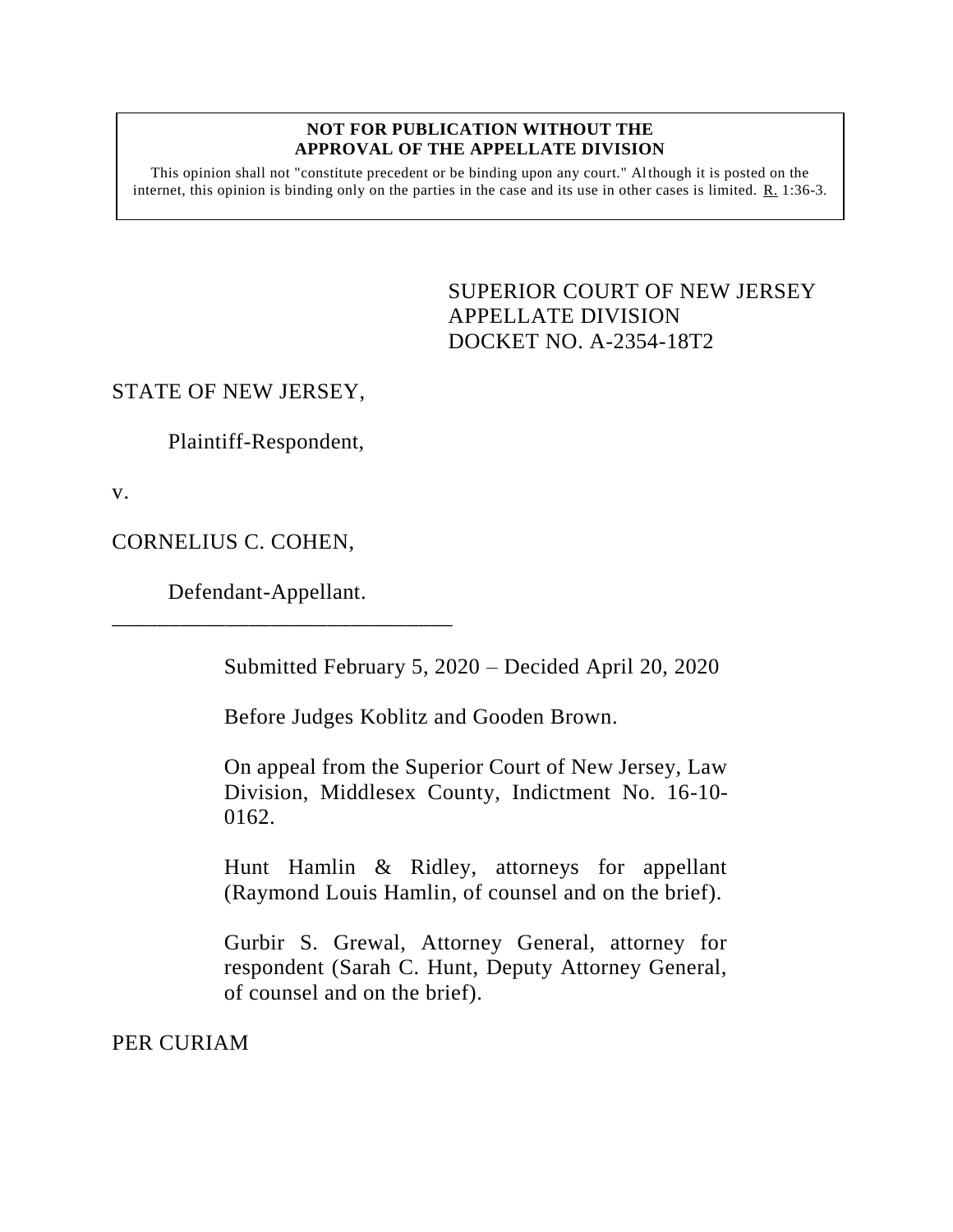Following the denial of his motion to suppress evidence seized from his vehicle without a warrant after a motor vehicle stop, defendant entered a conditional negotiated guilty plea, R. 3:9-3(f), to second-degree unlawful possession of a weapon, N.J.S.A. 2C:39-5(b). He was sentenced in accordance with the plea agreement to five years' imprisonment, with the mandatory threeand-one-half-years of parole ineligibility. See N.J.S.A. 2C:43-6(c).

Defendant now appeals from the December 24, 2018 judgment of conviction, raising the following points for our consideration:

### POINT ONE:

THE MOTION COURT'S RULING FINDING THAT [STATE V. KAHLON<sup>1</sup>] PERMIT[JS THE SEARCH OF THE ENTIRE AUTOMOBILE UPON THE SMELL OF MARIJUANA WAS IN ERROR.

POINT TWO:

THE STATE FAILED TO ESTABLISH THAT THERE WERE EXIGENT CIRCUMSTANCES THAT WOULD SUPPORT THE WARR[A]NTLESS SEARCH OF DEFENDANT'S AUTOMOBILE.

> A. IN ASSESSING WHETHER THE STOP AND SEARCH WAS PREPLANNED, THE MOTION COURT ERR[]ED IN FINDING THAT THE VERIFICATION OF THE CONFIDENTIAL INFORMANT'S

 $\overline{a}$ 

<sup>1</sup> 172 N.J. Super. 331 (App. Div. 1980).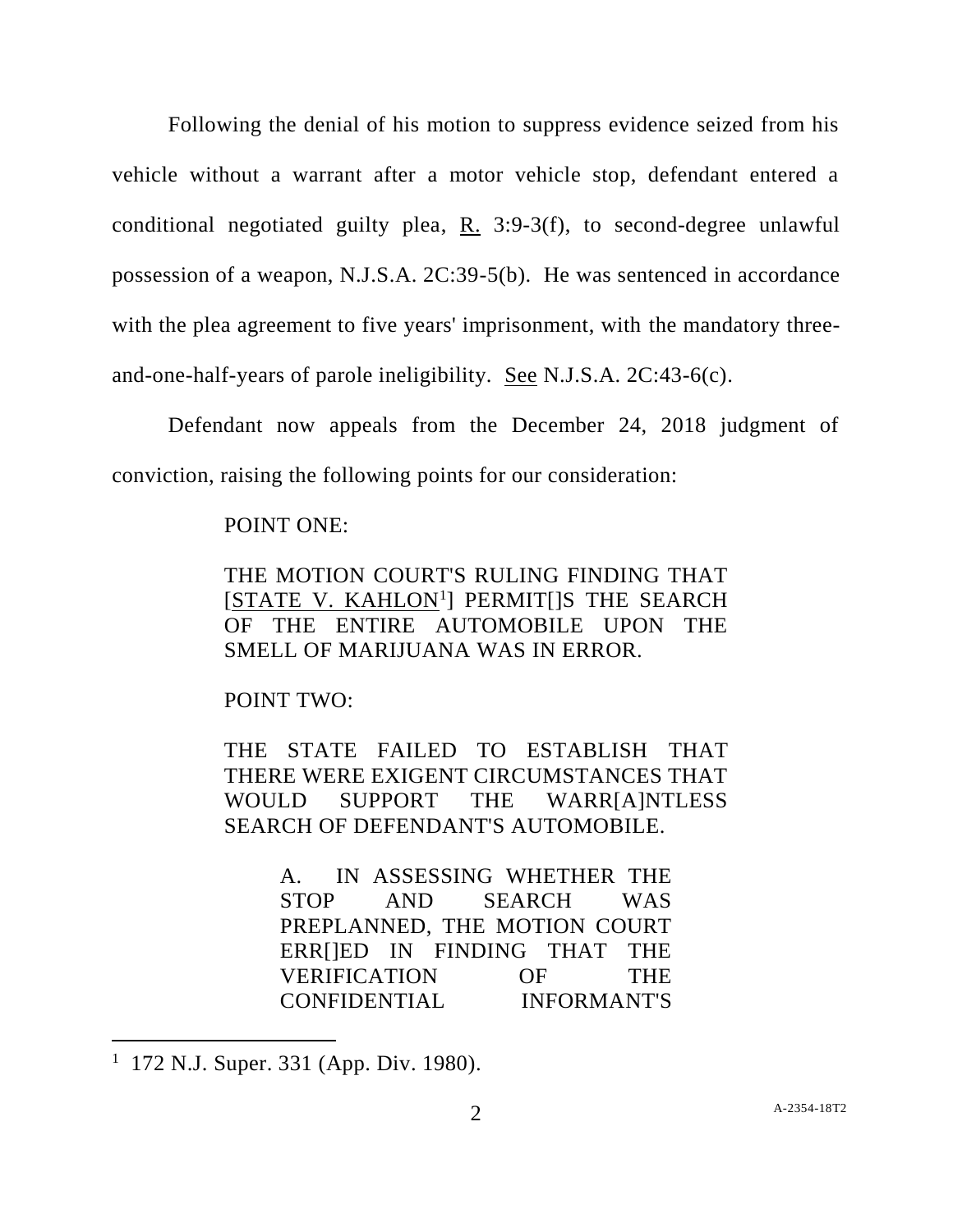INFORMATION PERMITTED THE STATE TROOPERS TO SEARCH THE AUTOMOBILE.

B. THE MOTION COURT'S FINDING THAT TWO STATE TROOPERS INDEPEND[E]NTLY SMELLED RAW MARIJUANA IS NOT DETERMINATIVE AS TO WHETHER THE STOP AND SEARCH OF THE AUTOMOBILE WAS PREPLANNED.

We affirm.

 $\overline{a}$ 

At the hearing on the suppression motion, State Police Detective Joseph Czech and Trooper Charles Travis IV testified for the State. Trooper Caitlin Brennan and Najah<sup>2</sup> Baker testified for the defense. Czech, an eleven-year veteran assigned to the State Police Trafficking Unit, testified that in January of 2016, a confidential informant (CI) who had provided reliable information to other detectives in the past notified him that defendant was trafficking weapons between the Carolinas and New Jersey. The CI stated defendant used two different vehicles to transport the weapons "to the Essex . . . as well as Middlesex County area[s]," and provided a description of the vehicles, including the license plate numbers. Czech's investigation revealed that the vehicles, a gray Infiniti G35 and a black Honda Civic, were registered to defendant and Baker,

<sup>&</sup>lt;sup>2</sup> Alternate spellings of Najah appear in the record.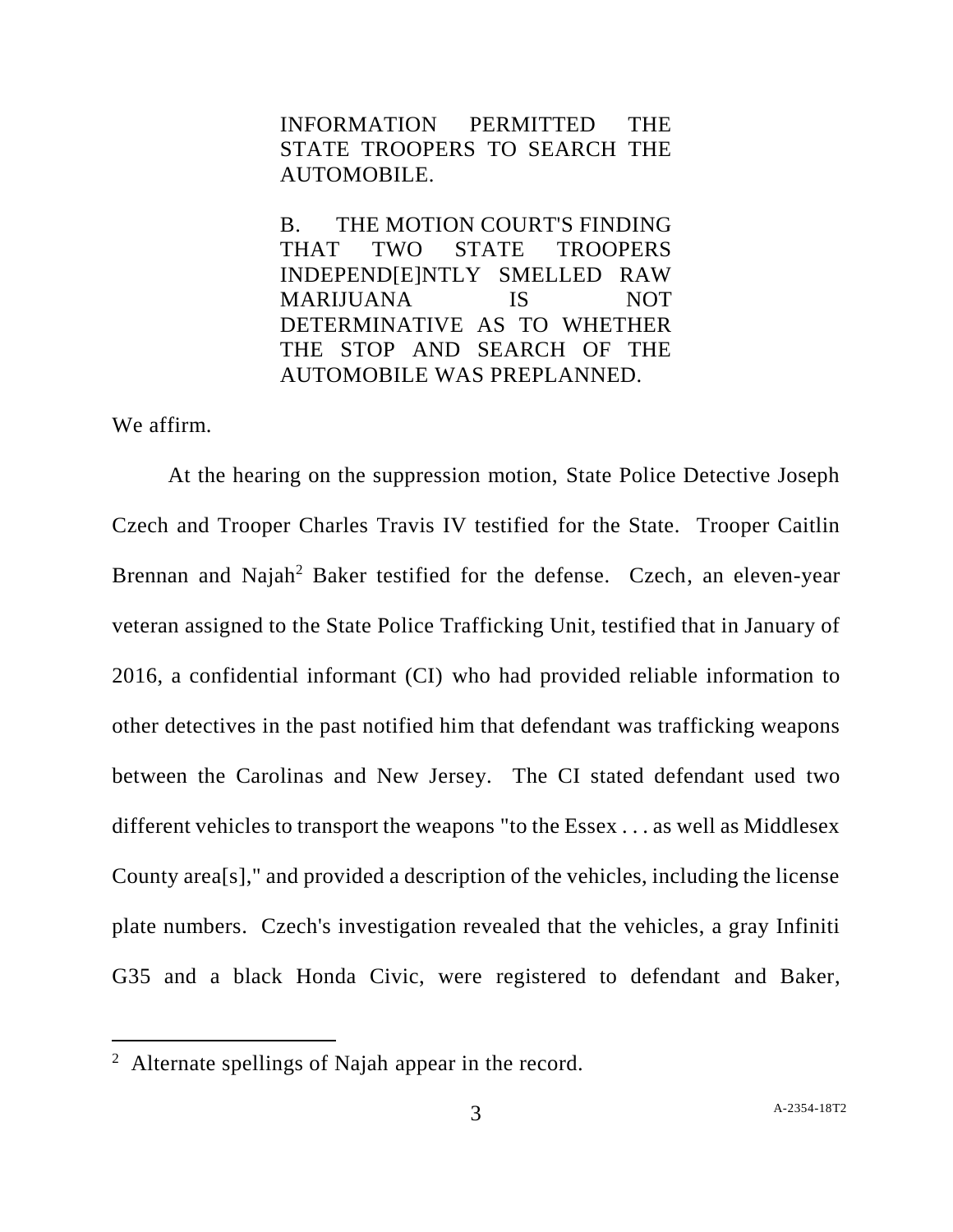respectively. The investigation also confirmed that the Honda Civic had traveled through the southern states in November 2015.

On January 15, 2016, the CI notified Czech that defendant was "en route to one of the Carolinas" and "would be returning" to New Jersey on Sunday, "January 17th." As a result, Czech entered "[t]he license plates of both vehicles" into "various [law enforcement] databases" so that he would be notified by "[t]he Regional Operations Intelligence Center [ROIC]" if either license plate "was r[u]n by another officer or . . . picked up by an automated reader." In addition, Czech's supervisor "sent out an e-mail to State Police stations" to "be on the lookout [BOLO] for the<sup>[]</sup> vehicles" being operated by defendant or Baker. However, the e-mail only directed recipients to "notify [Czech] or other unit members if they . . . came across the vehicle<sup>[s]</sup>." Subsequently, Czech was notified by the ROIC and Travis that the Honda Civic was located and responded to the location.

Travis, a nine-year veteran trooper, testified that he was aware of the BOLO from the e-mail being "forwarded to . . . [his] work e-mail" and "disseminated at rol[l] call." According to Travis, during his shift on January 17, he observed the Honda Civic identified in the BOLO "swerve[] over the lines" "several times" as it "entered the turnpike northbound," leading him to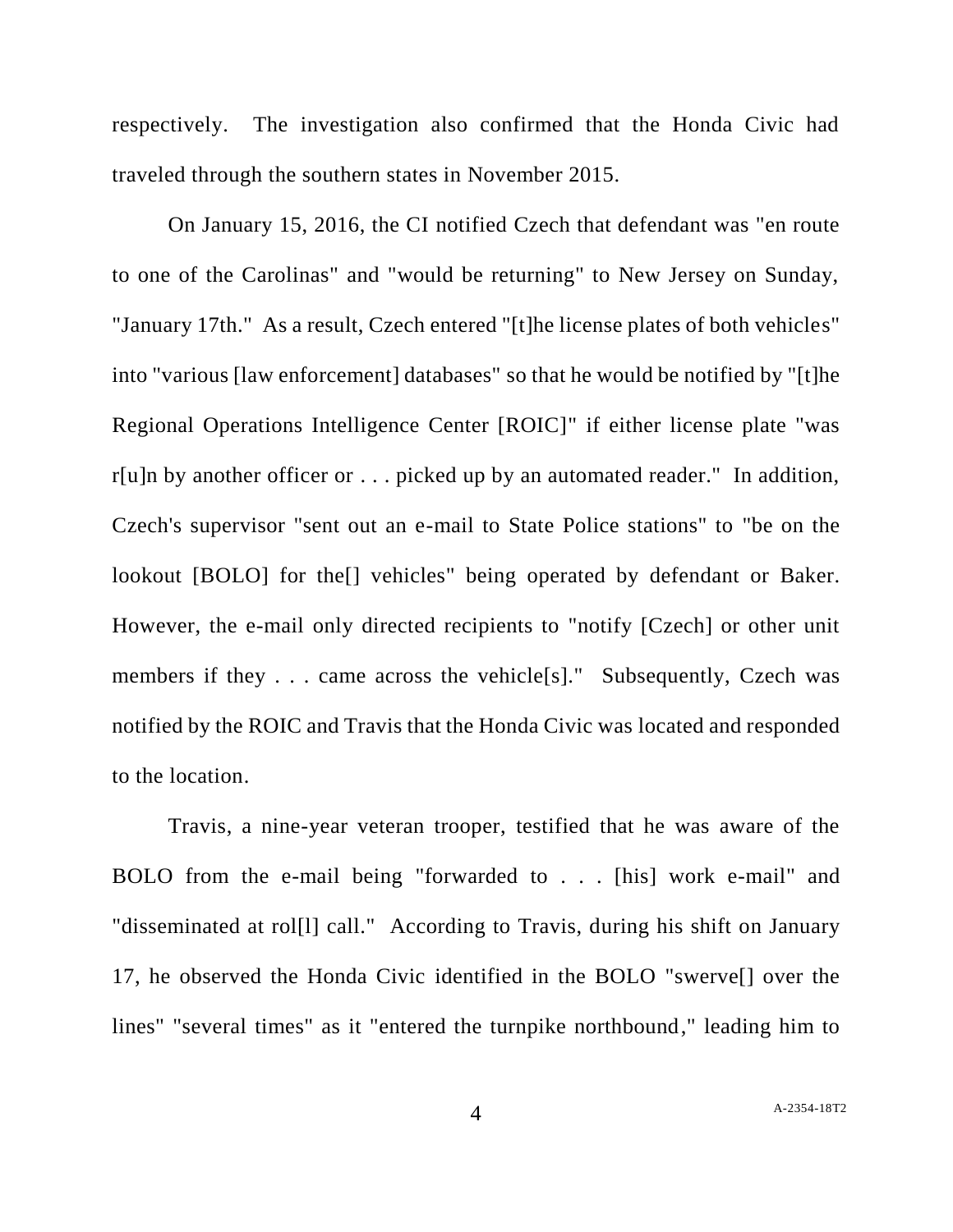suspect that the driver was operating the vehicle under the influence of alcohol. In addition, "[a]s the vehicle was going through the toll plaza" for "the Woodbridge area, . . . the E-ZPass reader indicated unpaid tolls." Travis continued to "follow[] the vehicle" onto "parkway north" and, based on the violations, conducted a motor vehicle stop "around [milepost] 137." Brennan assisted with the stop as "a back-up trooper."

Defendant was identified as the driver of the vehicle, and Baker was identified as the front seat passenger. Upon approaching the vehicle, Travis detected "[a] strong odor of raw marijuana" emanating from the vehicle and observed "multiple air fresheners hanging from the rearview mirror," indicating an attempt "to mask the [marijuana] odor." Additionally, while requesting defendant's driving credentials, Travis "observed greenish-brown vegetation on [defendant's] beard and . . . shirt," believed to be marijuana residue. After defendant and Baker confirmed that neither was a medical marijuana user, Travis ordered them out of the vehicle, placed them under arrest, and conducted a search of the vehicle to ascertain the source of the marijuana odor while other officers responded to the scene, one of whom also detected the odor of marijuana emanating from the vehicle.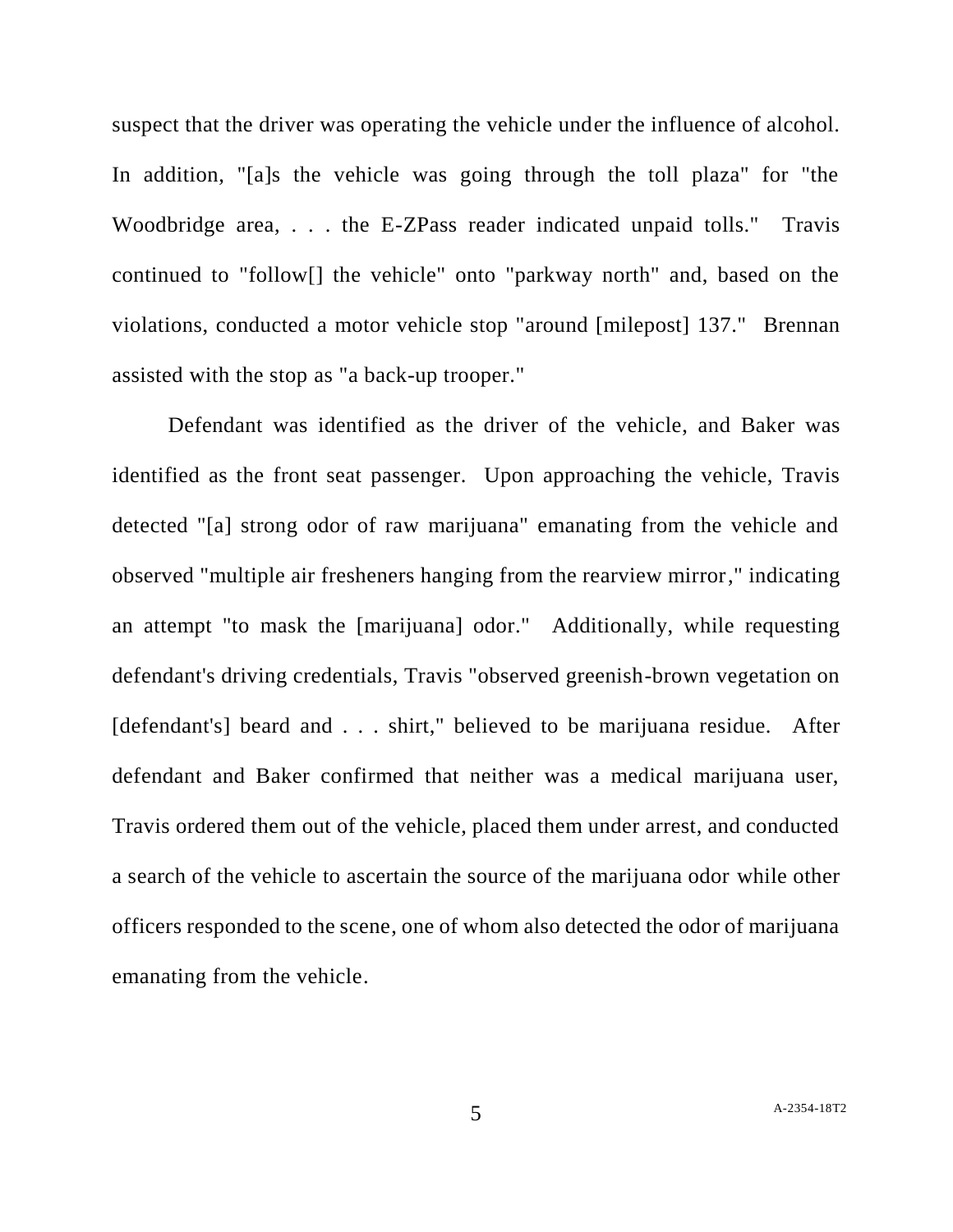During the search, Travis found a spent 9mm shell casing in a shot glass inside the glove compartment of the vehicle's interior. After completing the search of the passenger compartment with negative results for marijuana, Travis proceeded to search "the engine compartment" because "[m]arijuana can fit in the engine compartment" and "will get sucked into the air . . . vents." There, Travis found "[a] black canvas bag" containing a "shotgun" along "the firewall of the engine . . . where it meets the partition for the passenger compartment." Inside "a smaller bag" on "the driver's side in the same location up against . . . the firewall," he found "a revolver." Proceeding to the trunk, Travis found a "duffle bag" inside the trunk containing "various calibers of ammunition," including hollow point bullets.

The entire encounter was recorded on the dash-cam video recording in Travis's patrol car, which "start[ed] recording" once Travis activated his overhead emergency lights to conduct the stop. The dash-cam video was played during the hearing and viewed by the judge. After the search, Travis transported defendant back to the State Police barracks and issued him "[m]otor vehicle violation<sup>[]</sup> summonses" for "failure to pay tolls" and "failure to maintain . . . lane of travel." Based on the seizure of the two firearms and the hollow point bullets, defendant was subsequently indicted for two counts of second-degree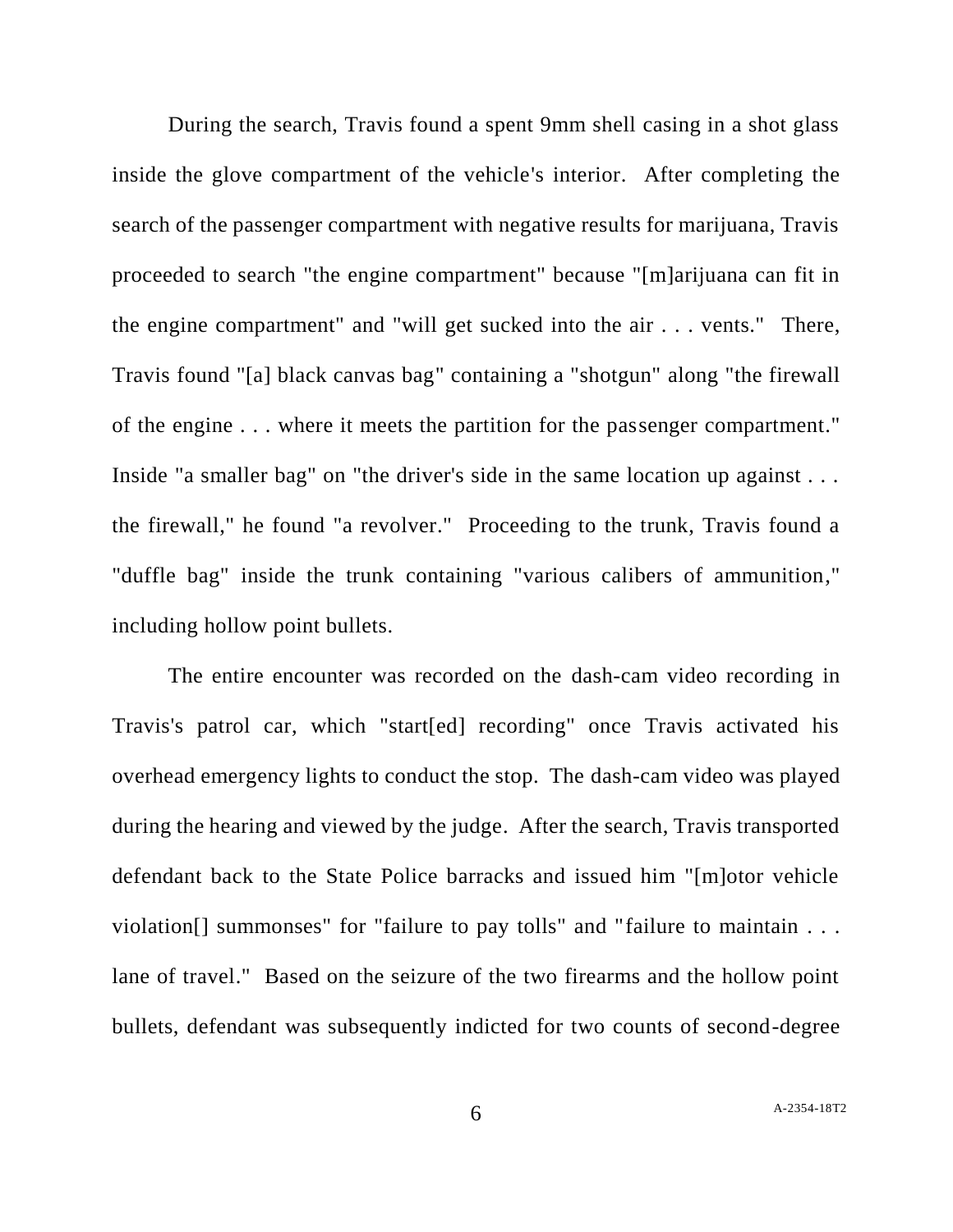unlawful possession of a weapon, N.J.S.A. 2C:39-5(b) and N.J.S.A. 2C:39- 5(c)(1); and fourth-degree possession of a prohibited device, N.J.S.A. 2C:39- 3(f).

For the defense, Trooper Brennan testified at the hearing that she "had been speaking with Travis" on the Turnpike during her shift on January 17, when "he abruptly took off." She followed him and served as a back-up during the motor vehicle stop, but did not know the reason for the stop and had no recollection of receiving the BOLO. In turn, Baker testified that when they were stopped on January 17, neither she nor defendant had consumed marijuana or had marijuana in their possession. She also provided her E-ZPass records for the period in question, which were moved into evidence.

Following the hearing, the judge denied defendant's motion. In a written decision, the judge credited Travis's testimony, which was corroborated by the dash-cam video, applied the governing principles, and concluded that the search was legally justified. First, citing State v. Smith, 306 N.J. Super. 370, 380 (App. Div. 1997), the judge determined that "based on his training and experience," Travis's observation of defendant's "failure to maintain his lane of traffic" "indicated possible intoxication" and "provided him with an 'articulable and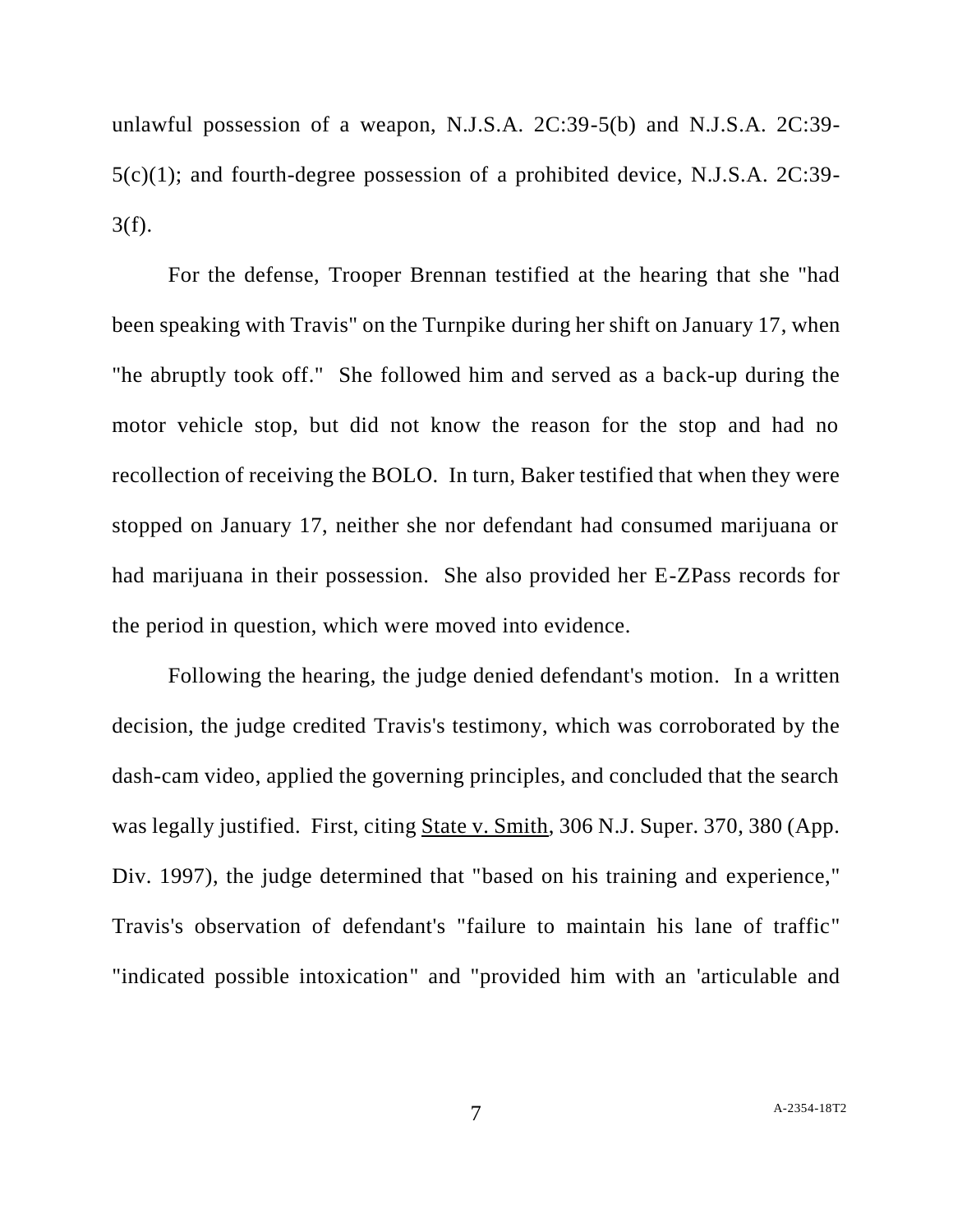reasonable suspicion that the driver committed a motor vehicle offense.'" The

# judge added

Travis also testified he observed . . . [d]efendant drive through the EZ Pass lane without paying the toll. Specifically, when . . . [d]efendant drove through the EZ Pass lane, the toll sign indicated "No Toll Paid." To contradict this observation, . . . [d]efendant provided the [c]ourt with . . . Baker's EZ Pass records and argued the toll was paid. Based on the [c]ourt's review and interpretation of the records, it appears . . . Baker's EZ Pass account had a negative balance on January 17, 2016. The records also indicate the toll charged on January 17, 2016 was not actually recorded as paid until January 21, 2016, two days after a prepaid payment of \$50.00 posted to the account....

Thus . . . [d]efendant's efforts to impeach the credibility of Trooper Travis with the EZ-Pass records is misplaced . . . .

The judge also dismissed defendant's attempt to discredit Travis's

testimony with Brennan's. In that regard, the judge found

Brennan's testimony ancillary to the core issues of this case. According to . . . Brennan, she and . . . Travis were parked next to each other on the Turnpike when . . . Travis quickly drove off. At this time, . . . Brennan was unaware as to why . . . Travis unexpectedly drove off. . . . Brennan decided to follow . . . Travis as back up. However, . . . Brennan had no reason to focus her attention on the vehicle pursued by . . . Travis because she was unaware of who . . . Travis was pursuing, or why. In addition to . . . Brennan's lack of knowledge, she was physically unable to observe . . . [d]efendant's vehicle as she traveled behind . . . Travis. As a result,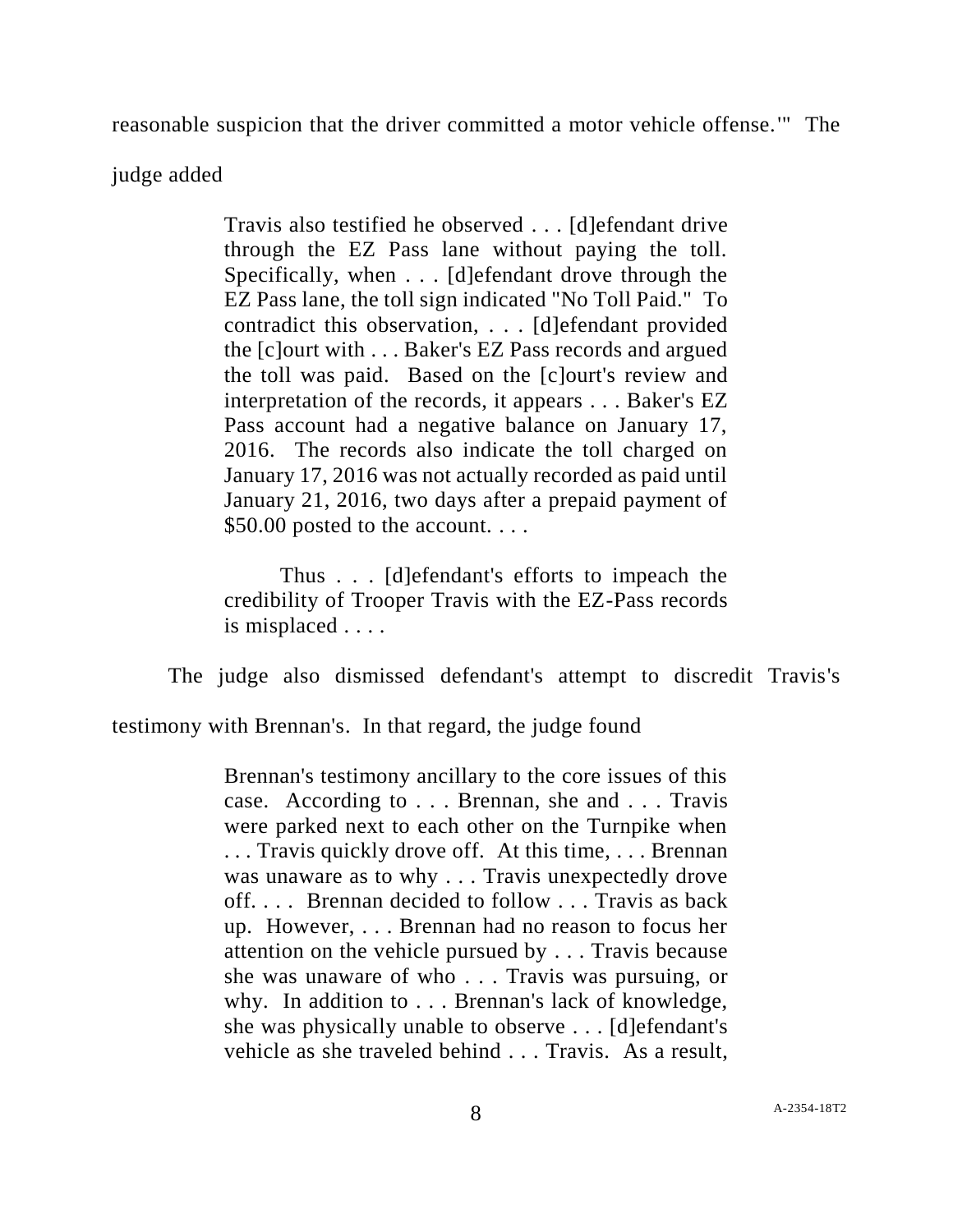. . . Brennan was unable to provide testimony regarding the validity of the motor vehicle stop.

The judge posited that "the core issue of th[e] motion [was] whether the smell of raw marijuana was actually detected." Despite the fact that "no marijuana was found in the vehicle," the judge found "Travis's testimony that he smelled raw marijuana" credible, explaining

> After removing . . . [d]efendant and . . . Baker from the vehicle, . . . Travis begins the search of the vehicle. At this time, an unidentified detective walks up to . . . Travis. . . . Travis introduces himself and explains to the detective he is searching the vehicle after detecting raw marijuana. At 22:18 of the [dashcam video], the unidentified detective confirms the smell of raw marijuana by saying, "yeah, you can really smell it." Then, at  $22:36$  of the [dash-cam video], ... Travis is unsuccessful in his search for marijuana and states quietly he doesn't know why there isn't marijuana, and maybe . . . [d]efendant had the marijuana in the car earlier. . . .

> Although no marijuana was subsequently found in the vehicle  $\dots$ , this [c] ourt finds Trooper Travis'[s] credibility coupled with the corroboration of the unidentified detective enough to support probable cause of the search by a preponderance of the evidence. First, as evidenced by the [dash-cam video], . . . Travis and the unidentified detective were meeting for the first time before conducting the search. The unidentified detective's corroboration of the raw marijuana smell was unsolicited by . . . Travis, and there is no evidence to suggest the two preplanned the conversation to support the search as a result of the notice.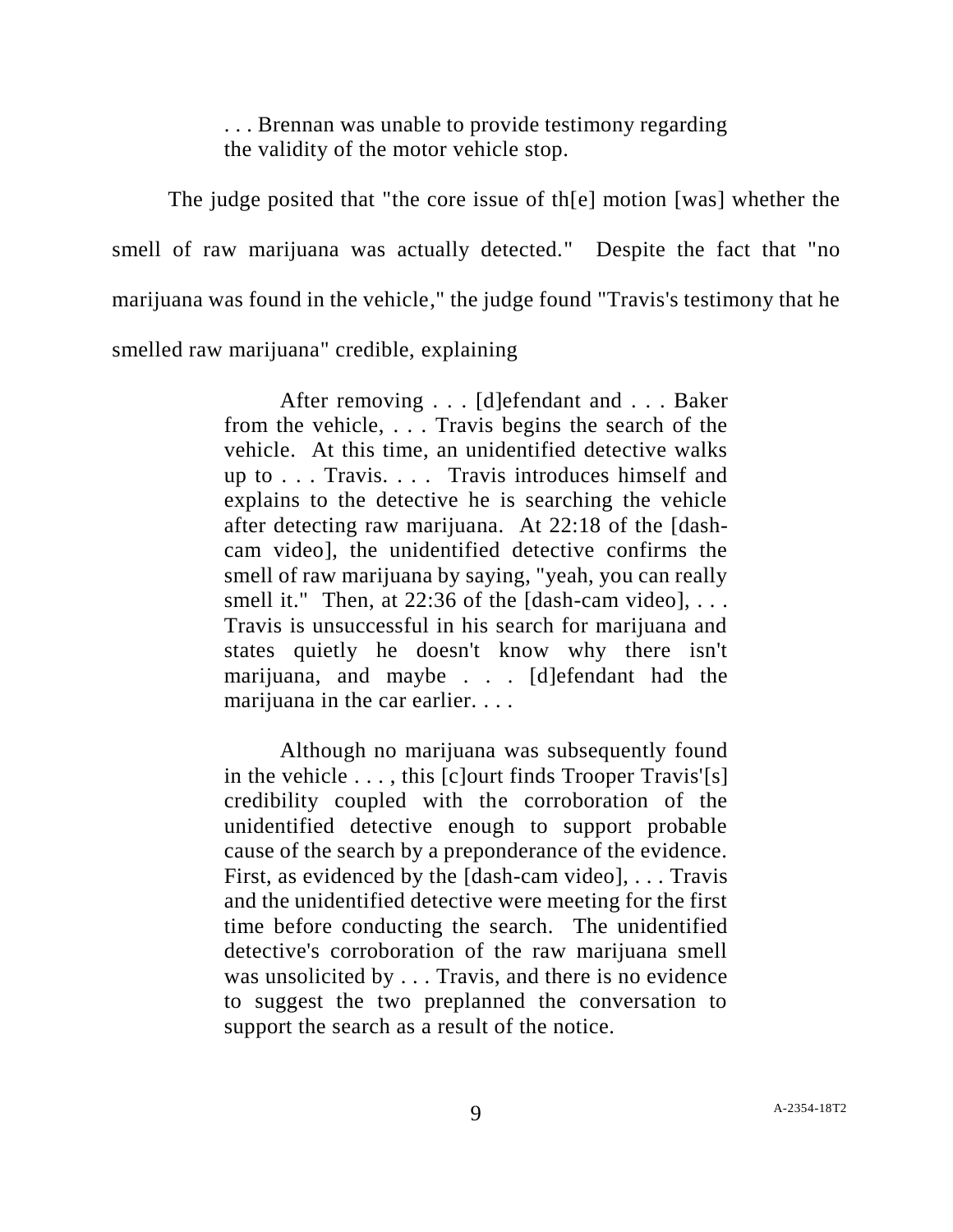In specifically addressing the impact of the notification contained in the

BOLO, the judge reasoned

Although . . . Travis was made aware of . . . [d]efendant and alleged weapon trafficking prior to making the motor vehicle stop, this [c]ourt finds the stop and subsequent warrantless search were independent of the notification. . . . Travis'[s] motive for following . . . [d]efendant is inconsequential as the analysis of the stop is based solely on the objective facts involving the motor vehicle violations observed. Here, . . . Travis observed . . . [d]efendant committing motor vehicle violations. When the smell of raw marijuana was detected, a warrantless search became permissible to locate the marijuana. [Kahlon, 172 N.J. Super. at 338].

The judge concluded

Travis had an articulable and reasonable suspicion [that] . . . [d]efendant committed motor vehicle violations. Once . . . [d]efendant's vehicle was lawfully stopped, . . . Travis's detection of the odor of raw marijuana emanating from the vehicle was unforeseeable and spontaneous, permitting a warrantless search of the entire vehicle.

Our review of the trial court's decision on a motion to suppress is limited.

State v. Robinson, 200 N.J. 1, 15 (2009). "An appellate court reviewing a motion to suppress evidence in a criminal case must uphold the factual findings underlying the trial court's decision, provided that those findings are 'supported by sufficient credible evidence in the record.'" State v. Boone, 232 N.J. 417, 425-26 (2017) (quoting State v. Scriven, 226 N.J. 20, 40 (2016)). We do so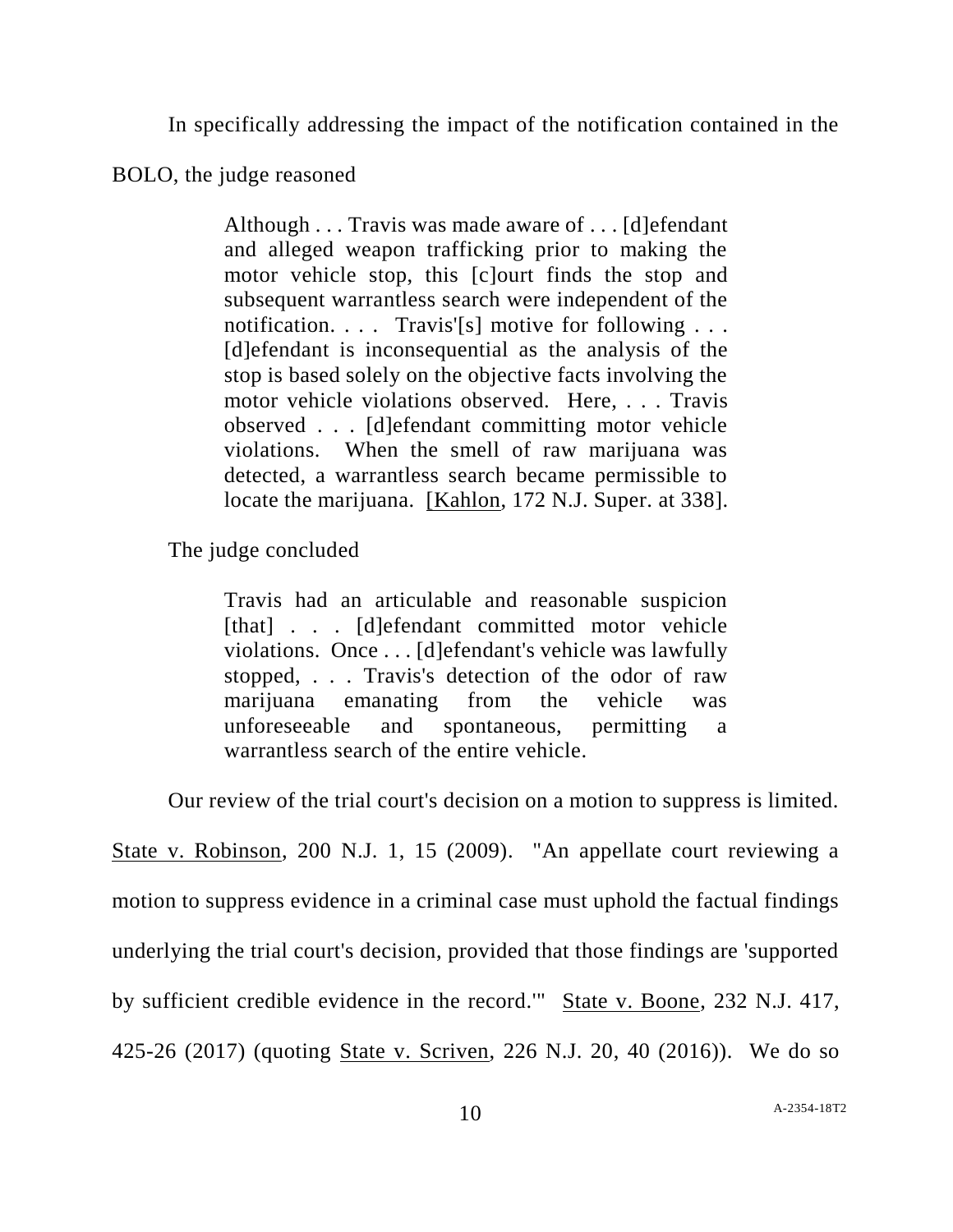"because those findings 'are substantially influenced by [an] opportunity to hear and see the witnesses and to have the "feel" of the case, which a reviewing court cannot enjoy.'" State v. Gamble, 218 N.J. 412, 424-25 (2014) (alteration in original) (quoting State v. Johnson, 42 N.J. 146, 161 (1964)). This deferential standard of review applies even if the trial court's factual findings are "based on both a video recording and eyewitness testimony." State v. S.S., 229 N.J. 360, 374 (2017) (citing State v. Elders, 192 N.J. 224, 248 (2007)).

"The governing principle, then, is that '[a] trial court's findings should be disturbed only if they are so clearly mistaken that the interests of justice demand intervention and correction.'" Robinson, 200 N.J. at 15 (alteration in original) (quoting Elders, 192 N.J. at 244). "[A] trial court's factual findings should not be overturned merely because an appellate court disagrees with the inferences drawn and the evidence accepted by the trial court or because it would have reached a different conclusion." S.S., 229 N.J. at 374. "We owe no deference, however, to conclusions of law made by trial courts in deciding suppression motions, which we instead review de novo." State v. Brown, 456 N.J. Super. 352, 358-59 (App. Div. 2018) (citing State v. Watts, 223 N.J. 503, 516 (2015)).

Applying that de novo standard of review to the trial court's legal conclusions, "[w]e review this appeal in accordance with familiar principles of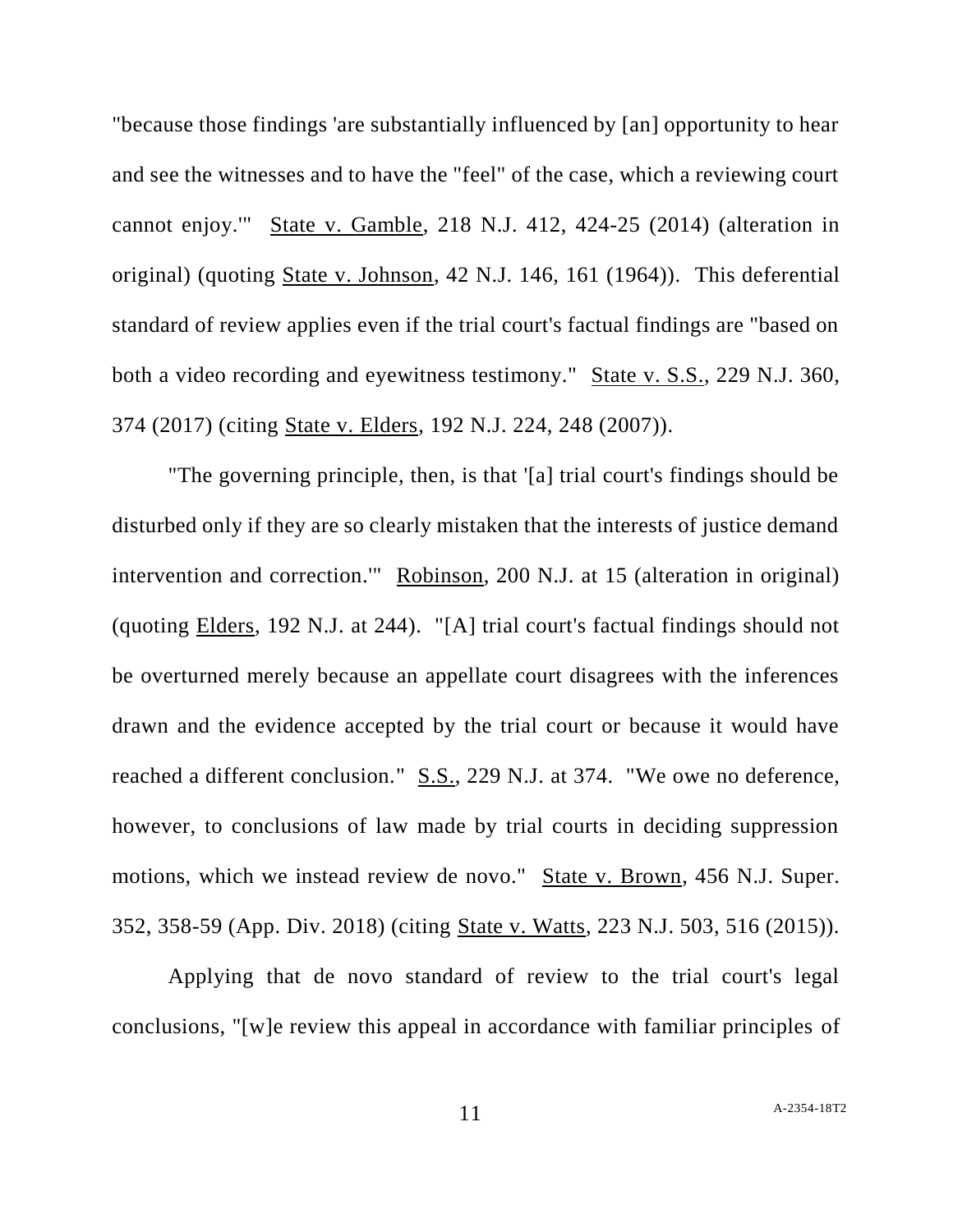constitutional law." State v. Robinson, 228 N.J. 529, 543 (2017). "Both the United States Constitution and the New Jersey Constitution guarantee an individual's right to be secure against unreasonable searches or seizures." State v. Minitee, 210 N.J. 307, 318 (2012) (citing U.S. Const. amend. IV; N.J. Const. art. I, ¶ 7). Thus, searches and seizures conducted without a warrant "are presumptively invalid as contrary to the United States and the New Jersey Constitutions." State v. Pineiro, 181 N.J. 13, 19 (2004) (citing State v. Patino, 83 N.J. 1, 7 (1980)). As such, "the State must demonstrate by a preponderance of the evidence," id. at 20 (quoting State v. Wilson, 178 N.J. 7, 13 (2003)), that "[the search] falls within one of the few well-delineated exceptions to the warrant requirement." Id. at 19-20 (quoting State v. Maryland, 167 N.J. 471, 482 (2001) (alteration in original)). "Thus, we evaluate the evidence presented at the suppression hearing in light of the trial court's findings of fact to determine whether the State met its burden." Id. at 20.

The exception invoked in this case to justify the warrantless search is the automobile exception to the warrant requirement. Pursuant to State v. Witt, 223 N.J. 409 (2015), officers may conduct a warrantless, nonconsensual search during a lawful roadside stop "in situations where: (1) the police have probable cause to believe the vehicle contains evidence of a criminal offense; and (2) the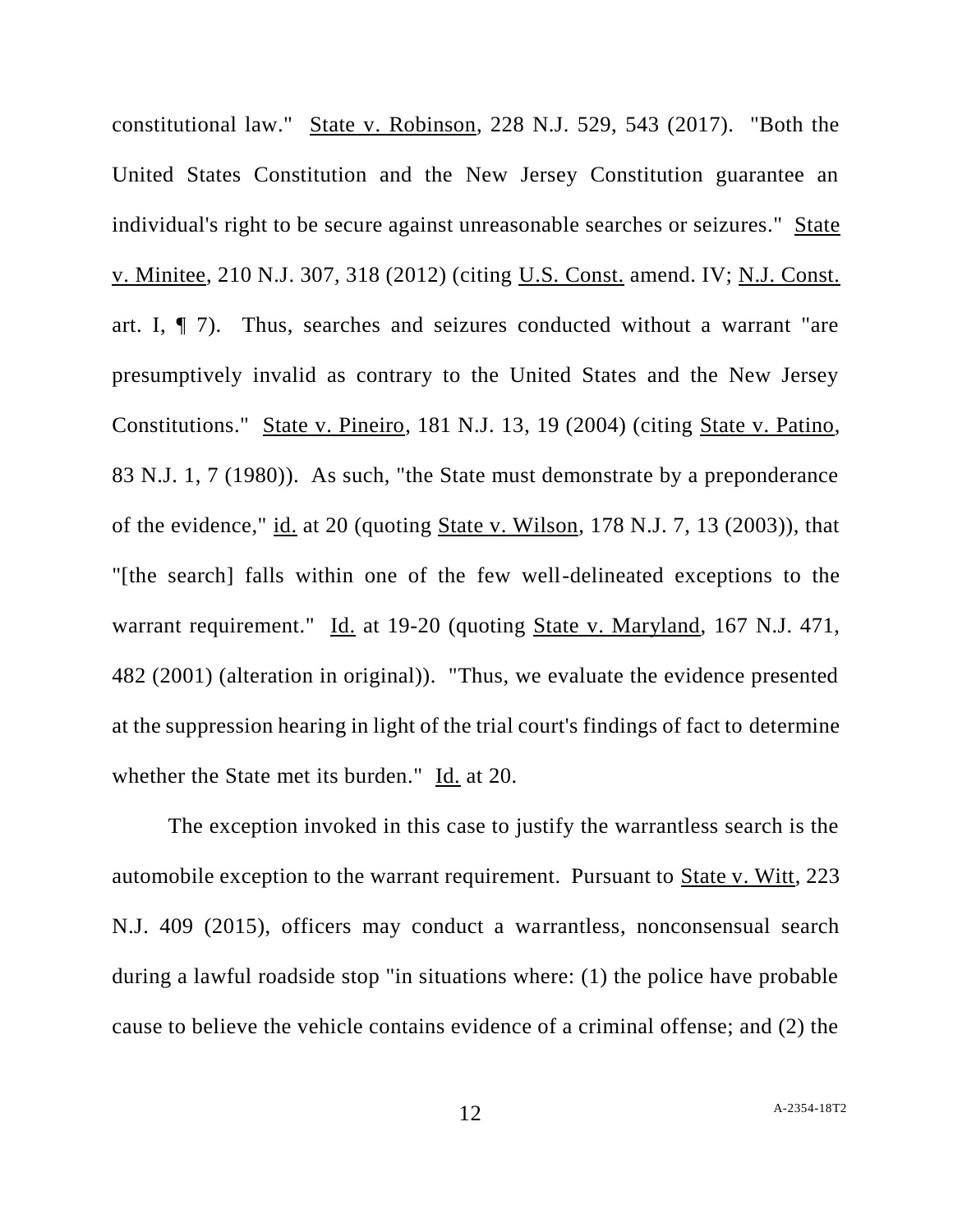circumstances giving rise to probable cause are unforeseeable and spontaneous." State v. Rodriguez, 459 N.J. Super. 13, 22 (App. Div. 2019) (citing Witt, 223 N.J. at 447-48). See also State v. Alston, 88 N.J. 211, 230-31 (1981).

"New Jersey courts have [long] recognized that the smell of marijuana itself constitutes probable cause that a criminal offense ha[s] been committed and that additional contraband might be present." State v. Walker, 213 N.J. 281, 290 (2013) (quoting State v. Nishina, 175 N.J. 502, 515-16 (2003)) (internal quotation marks omitted); accord, e.g., State v. Pena-Flores, 198 N.J. 6, 30 (2009); State v. Birkenmeier, 185 N.J. 552, 563 (2006); State v. Guerra, 93 N.J. 146, 150-51 (1983); State v. Legette, 441 N.J. Super. 1, 15 (App. Div. 2015); State v. Myers, 442 N.J. Super. 287, 295-96 (App. Div. 2015);<sup>3</sup> State v. Chapman, 332 N.J. Super. 452, 471 (App. Div. 2000); State v. Vanderveer, 285 N.J. Super. 475, 479 (App. Div. 1995); State v. Judge, 275 N.J. Super. 194, 201 (App. Div. 1994); State v. Sarto, 195 N.J. Super. 565, 574 (App. Div. 1984); Kahlon, 172 N.J. Super. at 338.

l

<sup>&</sup>lt;sup>3</sup> "[A]bsent evidence the person suspected of possessing or using marijuana has a [medical use marijuana] registry identification card, detection of marijuana by the sense of smell, or by the other senses, provides probable cause to believe that the crime of unlawful possession of marijuana has been committed." Myers, 442 N.J. Super. at 303.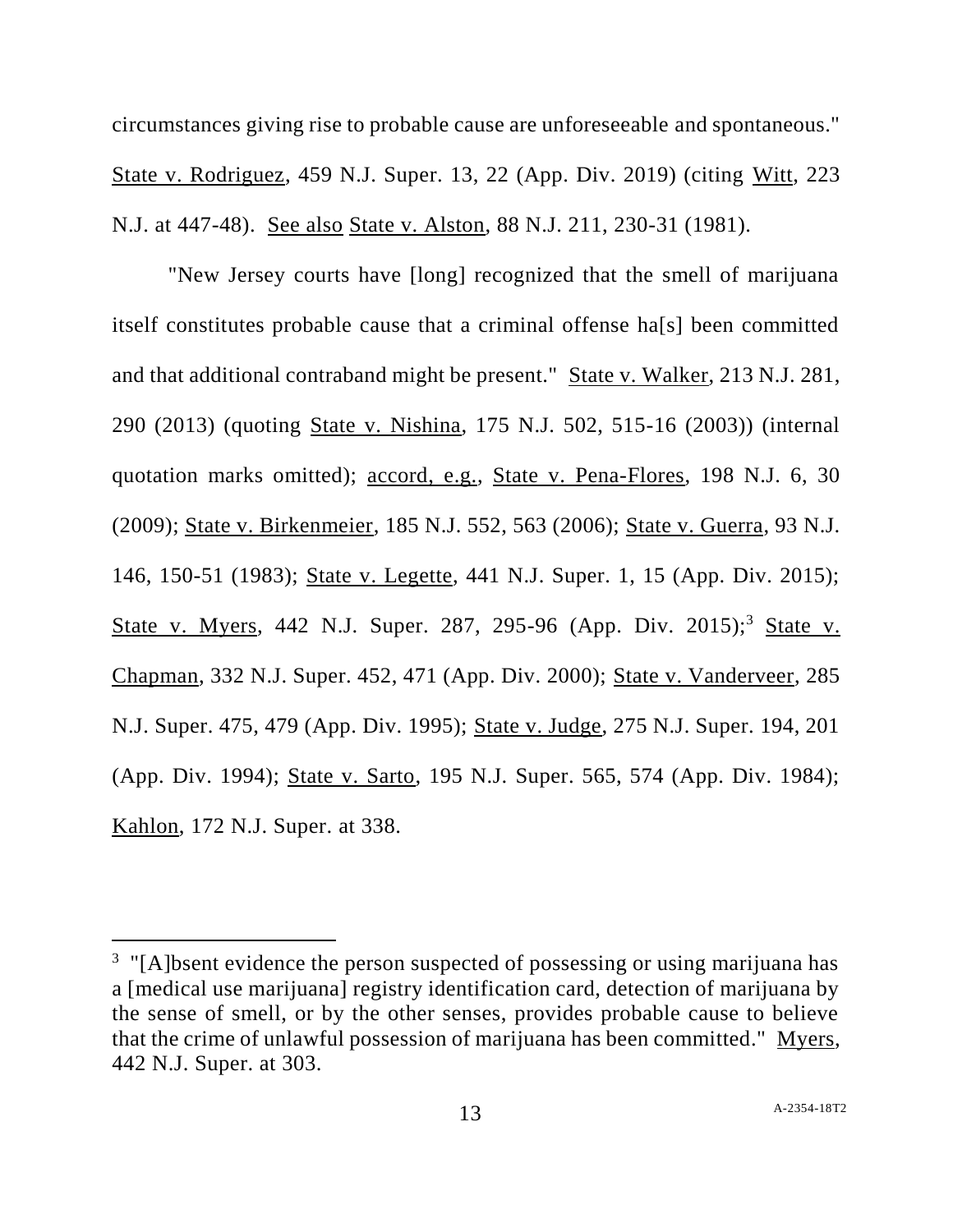These and other decisions have "'repeatedly recognized that' . . . the detection of that smell satisfies the probable-cause requirement." Walker, 213 N.J. at 287-88 & n.1. Thus, in the context of a warrantless automobile search, the "smell of marijuana emanating from the automobile [gives] the officer probable cause to believe that it contain[s] contraband." Pena-Flores, 198 N.J. at 30 (citation omitted). However, "[a] police officer must not only have probable cause to believe that the vehicle is carrying contraband but the search must be reasonable in scope." Patino, 83 N.J. at 10. In that regard, "[i]t is widely recognized that a search, although validly initiated, may become unreasonable because of its intolerable intensity and scope." Id. at 10-11 (citing Terry v. Ohio, 392 U.S. 1, 19 (1968)). Thus, "the scope of the search must be 'strictly tied to and justified by' the circumstances which rendered its initiation permissible." Terry, 392 U.S. at 19 (quoting Warden, Md. Penitentiary v. Hayden, 387 U.S. 294, 310 (1967) (Fortas, J., concurring)).

Applying those principles here, we conclude that the judge's factual findings are amply supported by the record and his legal conclusions are sound. As "a trained and experienced State Trooper," Travis's detection of the odor of raw marijuana "emanating from the passenger compartment of a legally stopped motor vehicle, created probable cause to believe that a violation of law had been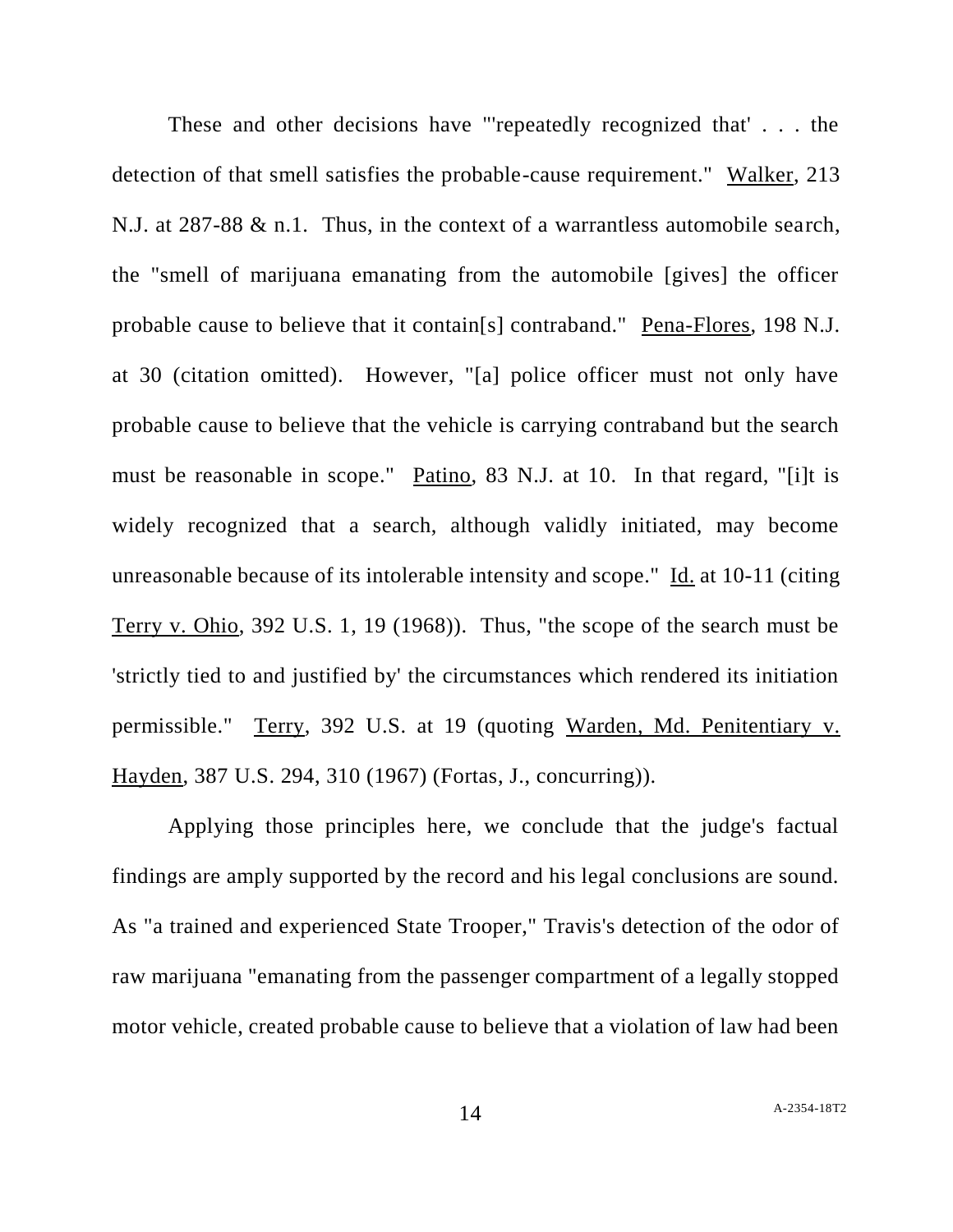or was being committed" and justified the ensuing search. Myers, 442 N.J. Super. at 297. Indeed, the detection of the odor of raw marijuana after stopping the vehicle, in conjunction with Travis's observation of marijuana residue on defendant's beard and shirt, as well as several air fresheners hanging from the rearview mirror, were objectively unforeseeable and unanticipated circumstances that gave rise to probable cause to justify a warrantless search.

Defendant argues that the judge's ruling that the "[t]roopers' search of the entire automobile based on the smell of raw marijuana" was justified did "not comport with the holding in Kahlon or our case law concerning automobile searches and the smell of marijuana." Accordingly, defendant "contends that the search of the trunk and hood was unreasonable and all evidence obtained from said search should be suppressed." We disagree.

In Kahlon, after conducting a motor vehicle stop and detecting the odor of "burning marijuana" when the "defendant opened his window to exhibit his [driving] credentials," the defendant ultimately admitted to the officer he had been "smoking marijuana." 172 N.J. Super. at 336. A subsequent search of the interior of the vehicle uncovered "a half-burned marijuana cigarette," "a clear plastic bag filled with . . . approximately [one-half] ounce of marijuana and a package of cigarette wrapping papers." Ibid. When the officer continued to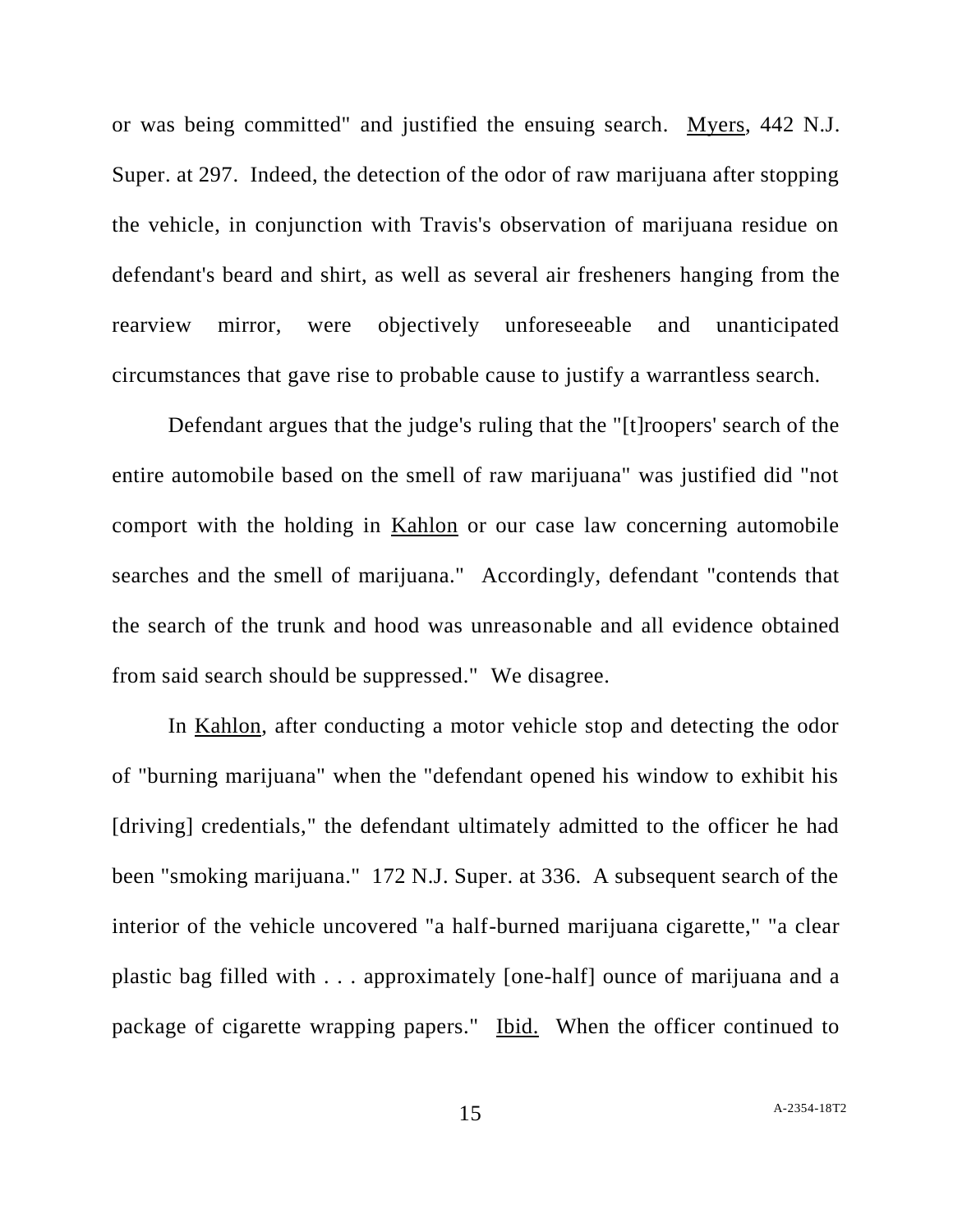search the back seat where a passenger had been seated, "he noticed the very heavy odor of unburned marijuana," but found "no potential marijuana containers." Id. at 337. We held that the officer's "inability to pinpoint the source" of the odor emanating "from the rear of the [defendant's] vehicle, together with the marijuana already found in the car," established probable cause to extend the search to the trunk of the car, where he discovered approximately thirty pounds of marijuana in a torn plastic bag located inside a partially opened cardboard box. Id. at 338.

Likewise, in Guerra, after pulling a car over on the Turnpike for an inoperable taillight, a trooper "detected a strong odor of raw unburned marijuana emanating from the interior of the car." 93 N.J. at 149. Upon concluding that a small overnight suitcase in the car's interior "could not have been the source of the odor," a subsequent search of the trunk uncovered plastic bags containing marijuana. Id. at 149-50. Citing Kahlon with approval, our Supreme Court upheld the trial court's denial of the defendant's suppression motion, holding that under the automobile exception to the warrant requirement, the trooper "had probable cause to search the trunk for evidence of contraband" once he determined that "the small suitcase in the car's interior" could not have been the source of the "strong odor of marijuana." Id. at 150.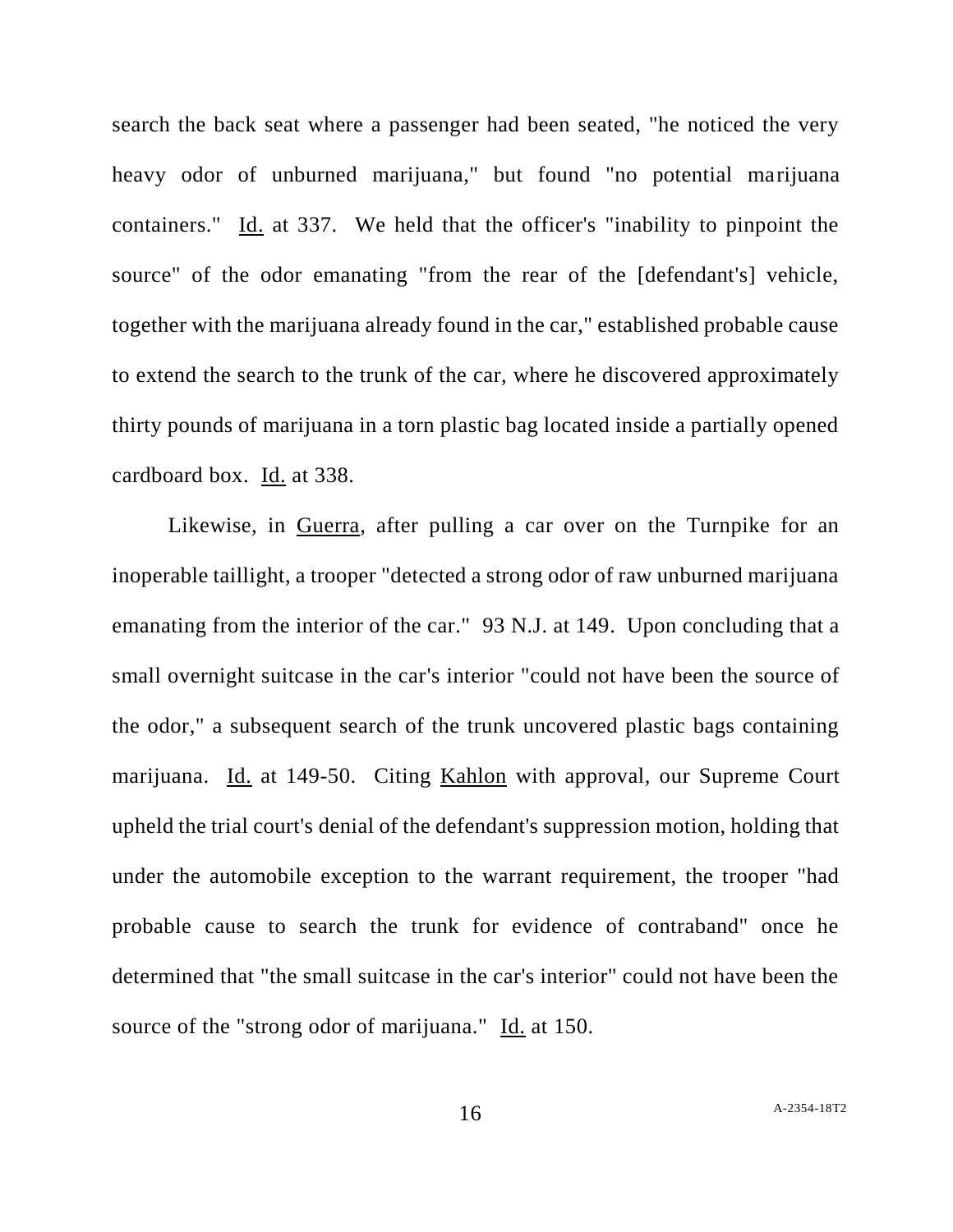Here, we are satisfied that Travis's detection of a strong odor of raw marijuana in the car's interior and inability to locate the source after searching the interior justified extending the search to the trunk and the engine compartment where, as Travis explained, the odor of marijuana could travel through the air vents into the vehicle's interior. "The scope of a warrantless search of an automobile is defined by the object of the search and the places where there is probable cause to believe that it may be found." State v. Esteves, 93 N.J. 498, 508 (1983) (citing Guerra, 93 N.J. at 151). The fact that the search uncovered firearms and ammunition, instead of marijuana, does not invalidate the search. See Vanderveer, 285 N.J. Super. at 479 ("The fact that cocaine turned up instead of marijuana does not invalidate the [warrantless] search.").

Defendant also argues that "the fact that two State Troopers independently smelled raw marijuana is of no significance in refuting . . . [d]efendant['s] contention that [the] stop and search of the automobile was preplanned" and "thus unreasonable." According to defendant, "the facts of this case" "highlight[] that the true intent of the troopers was to search the entire automobile for . . . weapons" as a result of the CI's tip. However, the existence of a parallel investigation into defendant's suspected firearms trafficking is irrelevant. "[T]he proper inquiry for determining the constitutionality of a